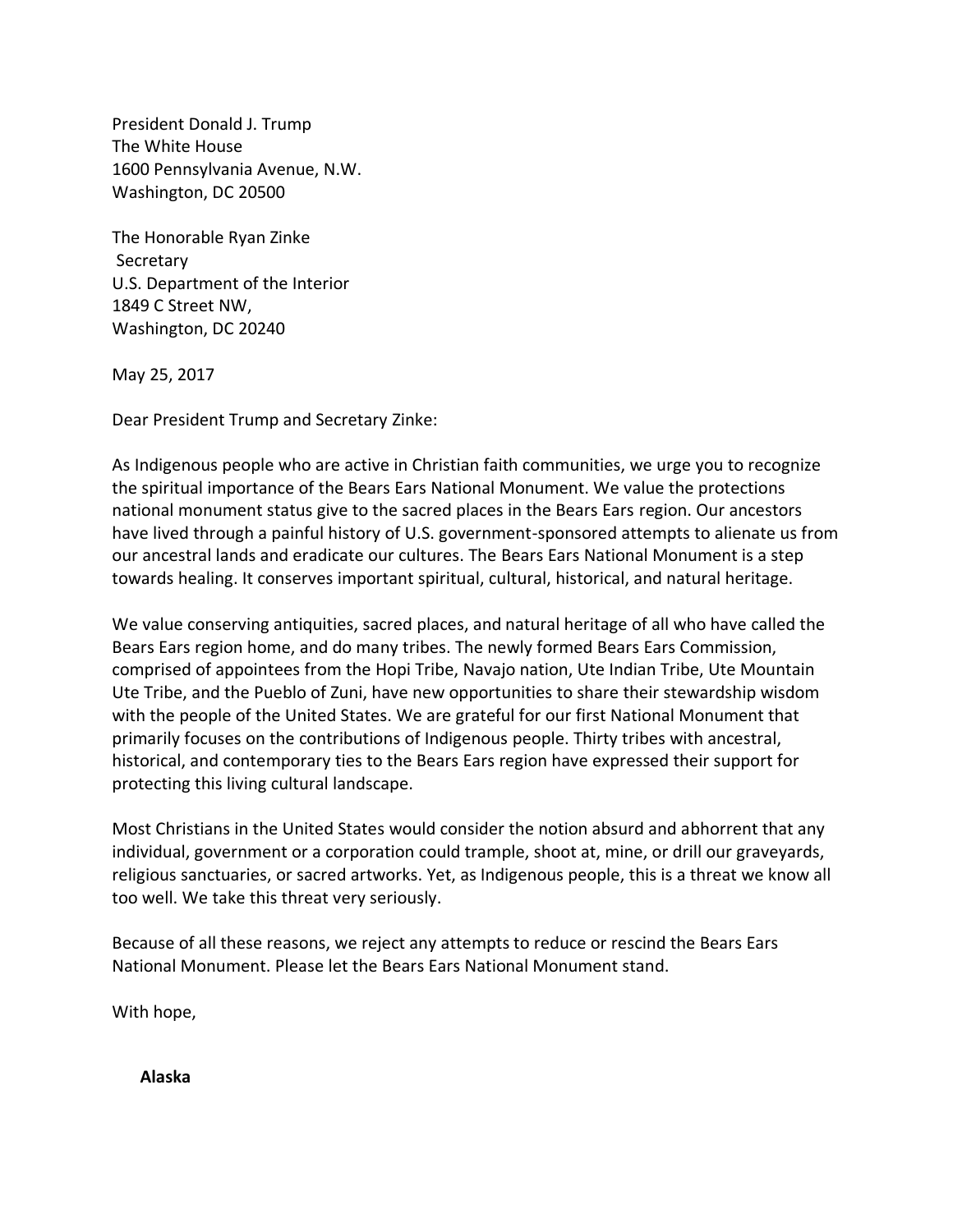Mrs. Bernadette Demientieff Fairbanks, Alaska Gwich'n Nation Executive Director, Gwich'in Steering Commttee The Episcopal Church

Doreen Simmonds Fairbanks, Alaska Inupiat Student, Native Spirituality Christian

#### **Arizona**

Reverend Evelene Sombrero Navarrete Yuma, Arizona Navajo Senior Pastor, Trinity United Methodist Church

Deena Manatowa Sierra Vista, Arizona Sac and Fox and Pawnee Baptist

Miss Kelsey Butler Phoenix, Arizona Sac and Fox Nation Christian

Judith Wellington Surprise, Arizona Akimel O'odham (Pima) and Dakota Presbyterian Church (USA)

Miss Rolena Hyde Glendale, Arizona Navajo Christian

Mr. & Mrs. Ronald & Donna Caffee Yuma, Arizona Yuma Trinity United Methodist Church

Reverend Martha Sadongei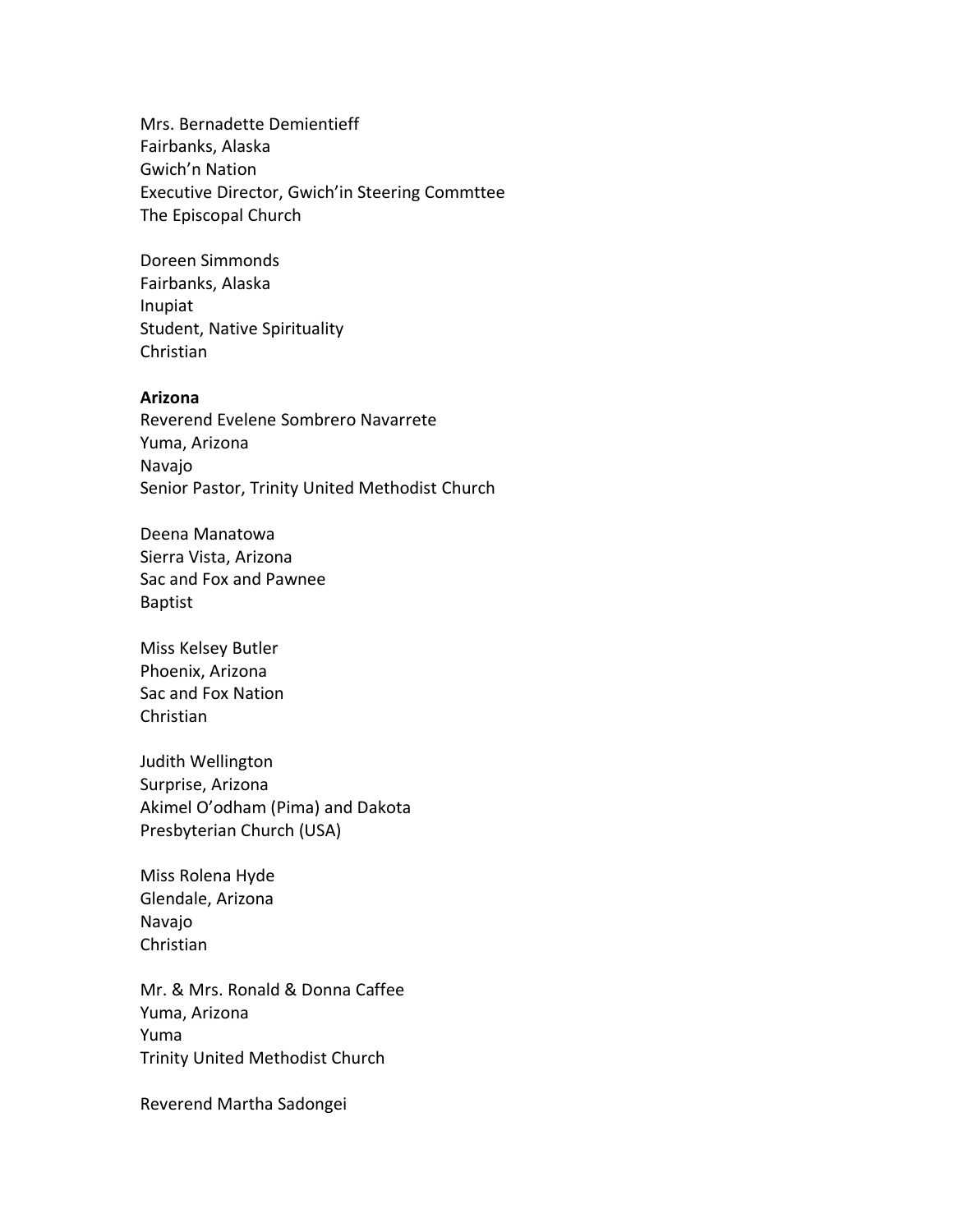Phoenix, Arizona Kiowa/Tohono O'odham Stated Supply Pastor, Central Presbyterian Church Presbyterian Church (USA)

Ms. Treena Parvello Tucson, Arizona Tohono O'odham Nation Christian

## **Arkansas**

Bo Horner

Texarkana, Arkansas

Chatah Nation

Boyd Union Church

## **California**

Mrs. Raven Ross Sand Diego, California Navajo Christian

Mr. Jean Maurice La Jolla, California Haiti Christian

Pastor Godfree Mcintyre Citrus Heights, California Shoshone Heartbeat Organic Church Christian Church (Disciples of Christ)

Ms. Jennifer Burgess Hoopa, California Comanche Nation, Hoopa Valley Tribe Presbyterian Church (USA)

Mrs. Orena Flores San Jose, California Quechan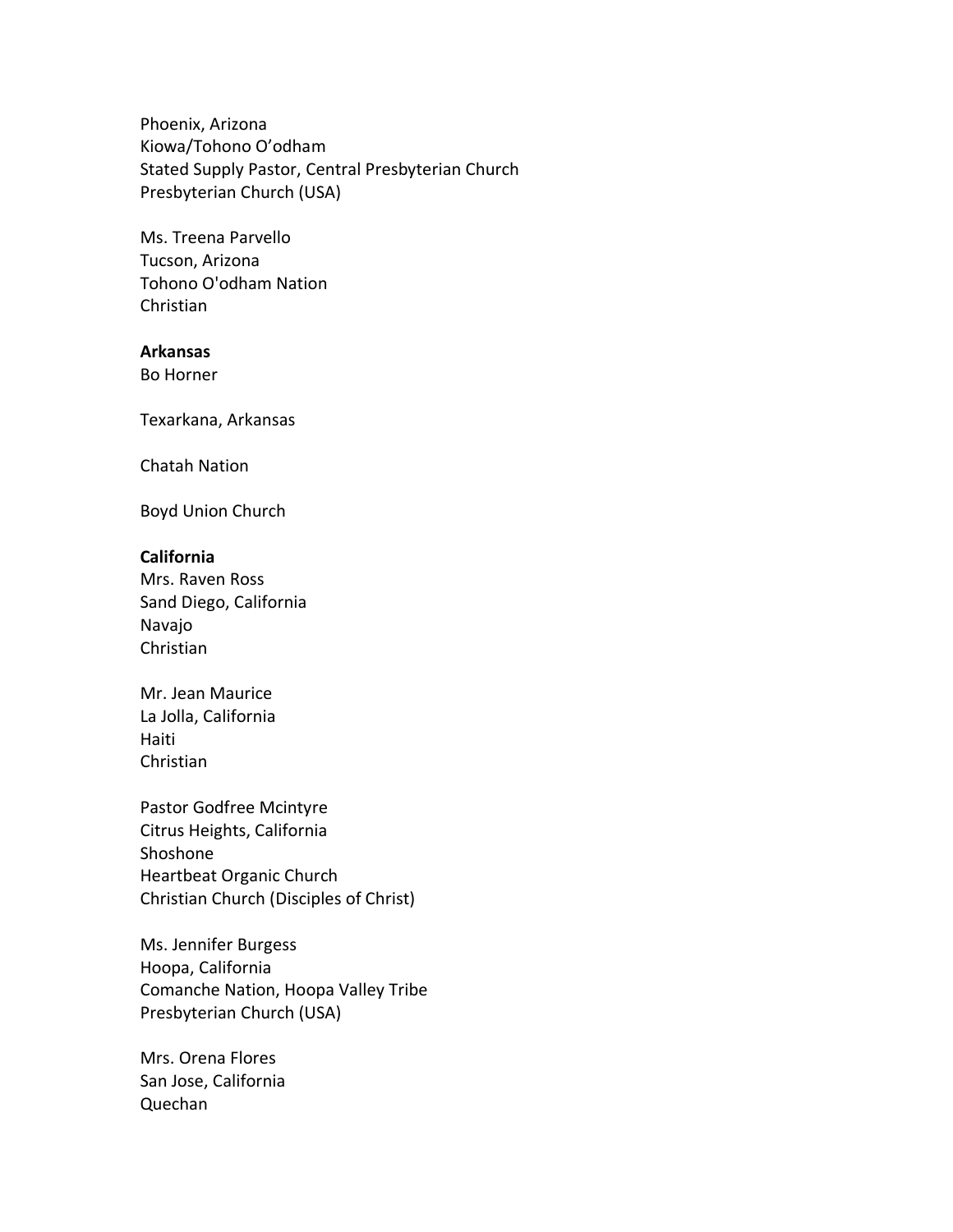## Victory Outreach

#### **Colorado**

Pastor Richard Silversmith Denver, Colorado Navajo Christian Indian Center Christian Reformed Church

Sheri Ann Lewis Colorado Springs, Colorado Navajo Christian

Dr. Glenna Kyker Grand Junction, CO Choctaw Retired educator and advocate United Methodist Church

#### **District of Columbia**

Mr. Mark Robert Charles Washington, DC Navajo Speaker, Writer Christian

# **Florida**

Ms. Croitiene n. ganMoryn Ocala, Florida UCN, United Cherokee Nation Great Law of Peace

## **Idaho**

Mr. Corbett Paul Wheeler, Sr. Lapwai, Idaho Nez Perce Ordained Elder, Northfork Church Presbyterian Church (USA)

Ms. Gladys Slickpoo Lapwai, Idaho Nez Perce **Catholic**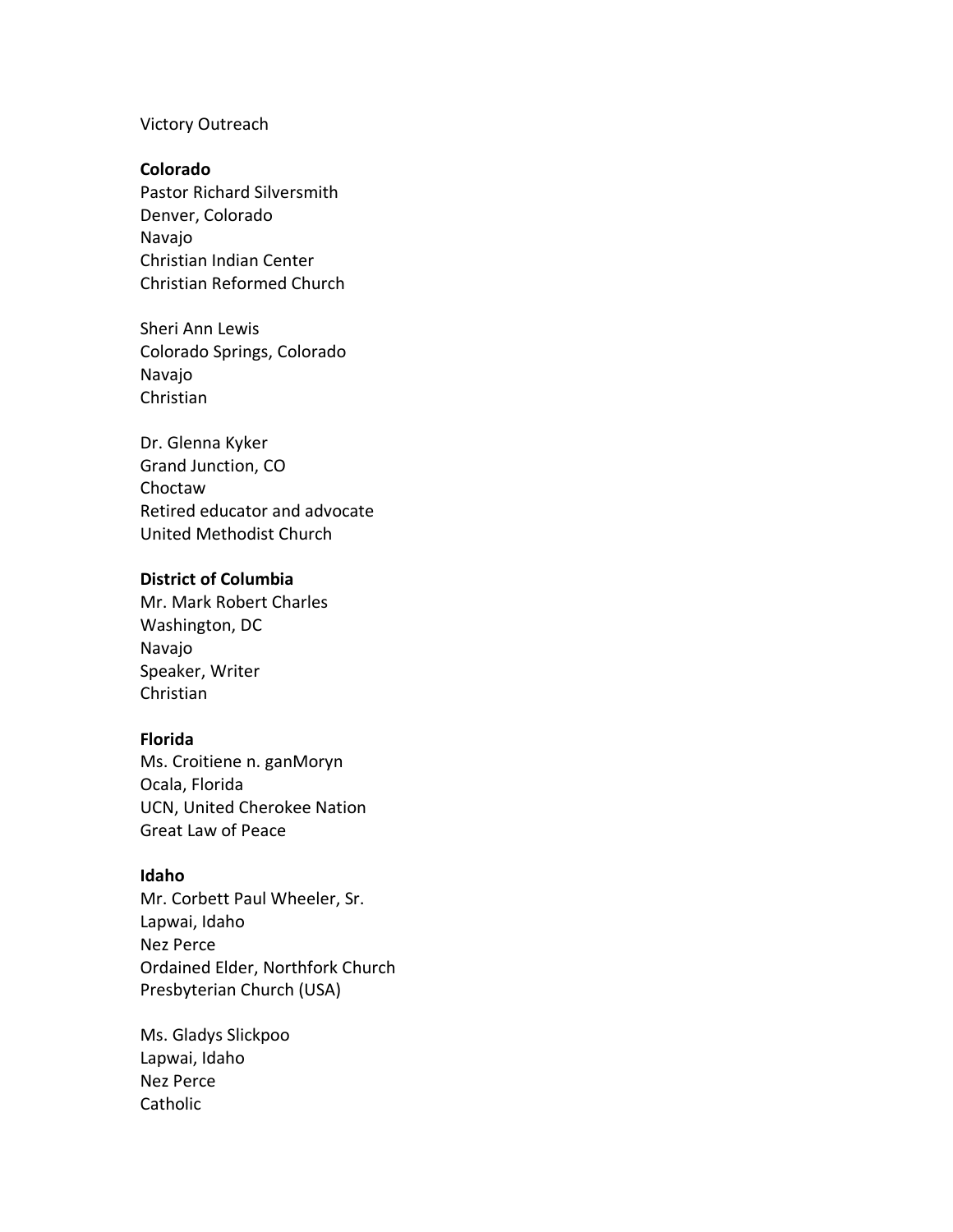Ruth Corbett Munoz Lewiston, ID Navajo Nation First Indian Presbyterian Church Presbyterian Church (USA)

Miss Lydia Munoz Lewiston, ID Pascua Yaqui Tribe Christian

## **Illinois**

Reverend Brian Wilkes Pinckneyville, Illinois Cherokee Four Rivers Native American Church

Mr. Joseph Standing Bear Schranz Chicago, Illinois Ojibwe Midwest SOARRING Foundation United Methodist Church

## **Kansas**

Vance Blackfox De Soto, Kansas Cherokee Nation Evangelical Lutheran Church in America

Rev. Danelle Crawford McKinney Lawrence, Kansas Sisseton-Wahpetion Oyate Dakota Presbytery Presbyterian Church (USA)

Ron McKinney Lawrence, Kansas Choctaw Nation of Oklahoma Vice Moderator, Native American Consulting Committee Presbyterian Church (USA)

Ronston John McKinney Lawrence, Kansas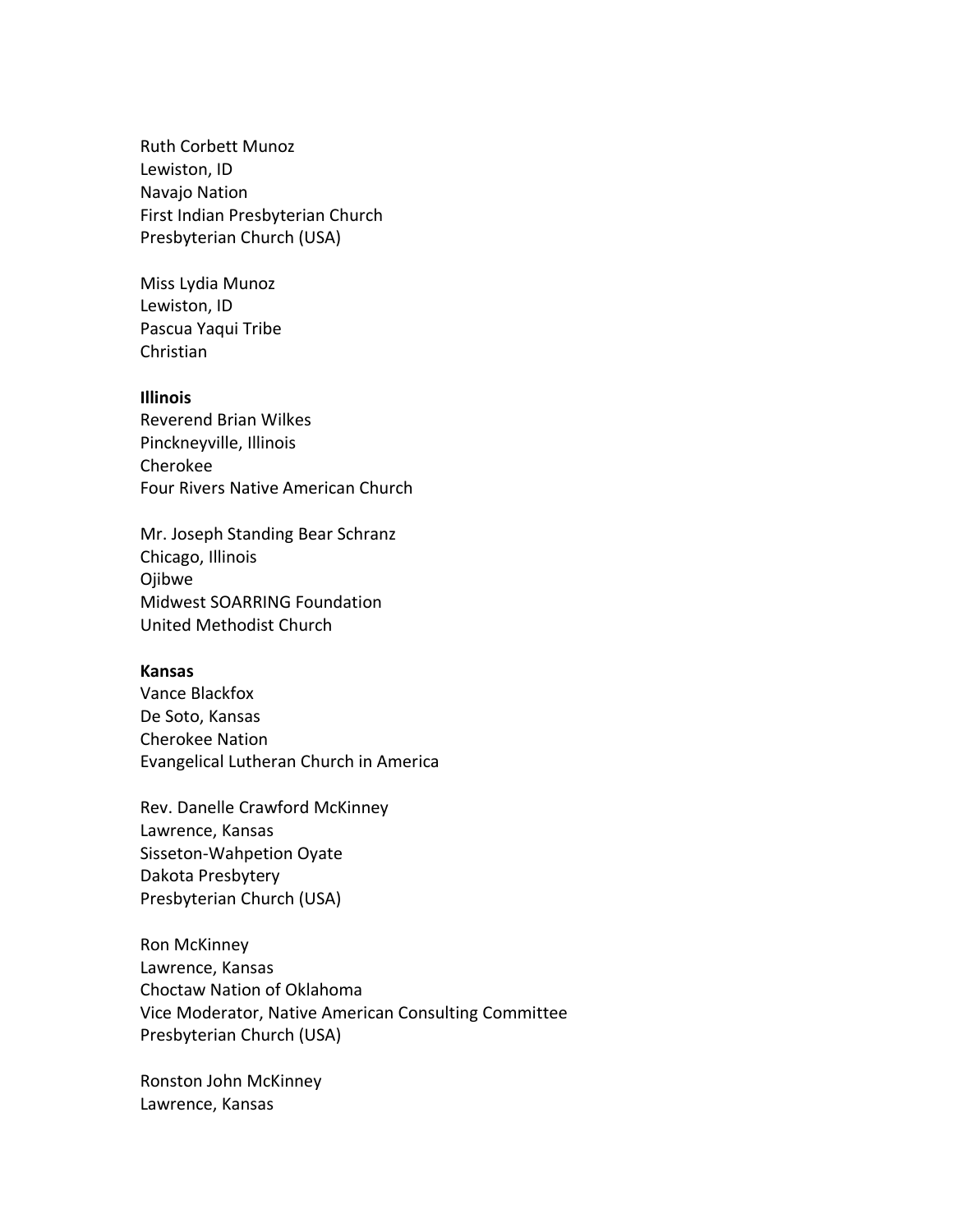Sisseton-Wahpeton Oyate First Presbyterian Church Presbyterian Church (USA)

## **Maine**

Mr. Steve Byers Belfast, Maine Cherokee Christian

#### **Maryland**

Mrs. Elissa Royall Silver Spring, Maryland Cheyenne Christian

## **Massachusetts**

Mrs. Heidi Tucker Stoughton, Massachusetts Ho-Chunk Nation Evangelical Lutheran Church in America

Mr. Dawn Tesorero Roslindale, Massachusetts bloodline Abenaki Creation Care Coordinator, St. John's Church JP Episcopal Diocese of Eastern Massachusetts

#### **Michigan**

Catherine Crowley Suttons Bayan, Michigan Grand Traverse Band of Ottawa and Chippewa Indians Kewadin Indian Mission

Ms. Julie N. Dye Jackson, Michigan Elder, Ex Tribal Council Pokagon Band Potawatomi

#### **Minnesota**

The Reverend Dr. Bradley S. Hauff St. Paul, Minnesota Oglala Sioux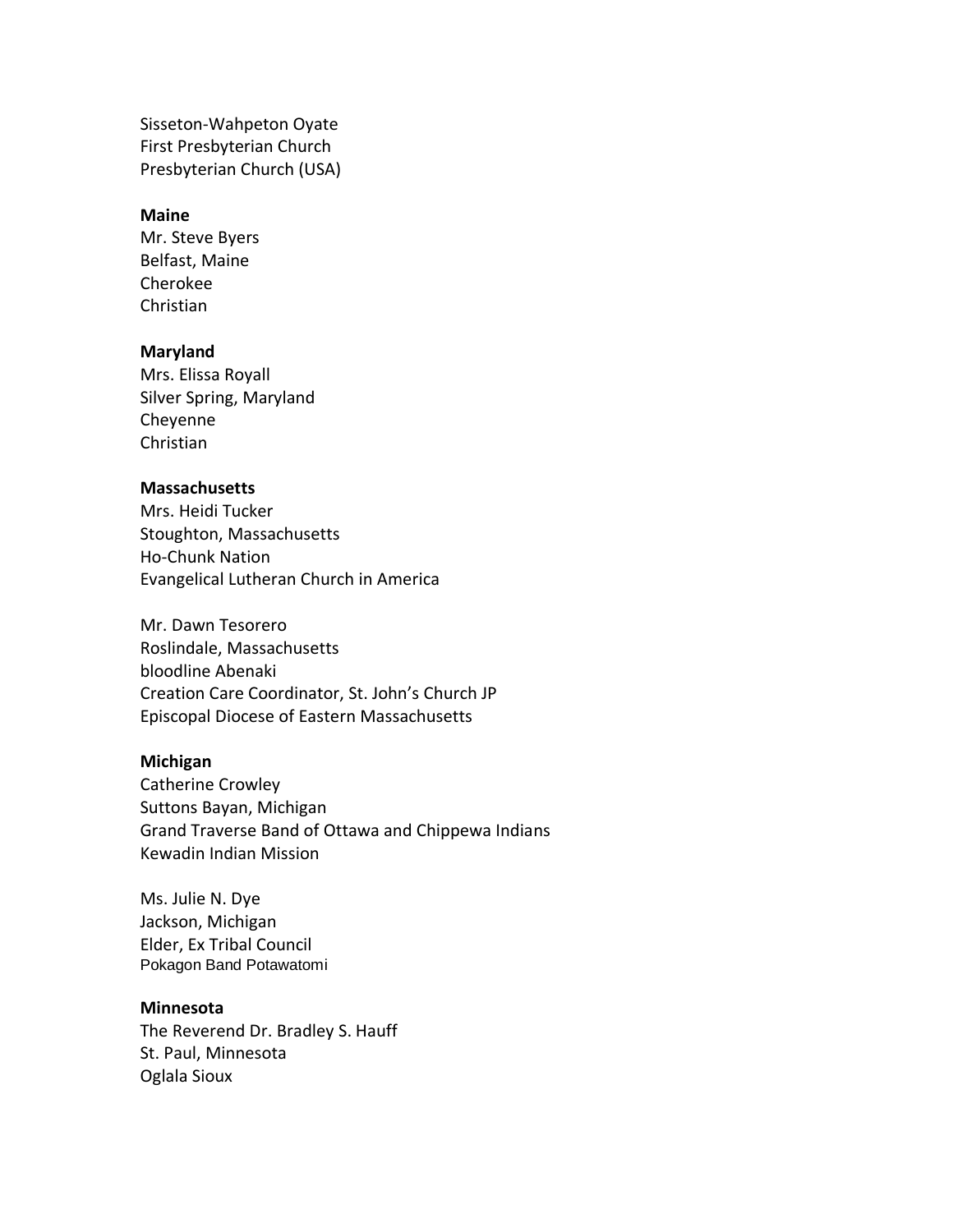Missioner for Indigenous Ministries The Episcopal Church

Ms. Kelly Sherman-Conroy St Paul, Minnesota Oglala Sioux Tribe Evangelical Lutheran Church in America

The Reverend Joann Conroy St. Paul, Minnesota Oglala Sioux Evangelical Lutheran Church in America

Pastor Guy E. Sederski Ham Lake, Minnesota Bad River (Odanah) United Methodist Church

Ruling Elder Elona Street-Stewart Egan, Minnesota Delaware Nanticoke Synod Executive, Synod of Lakes and Prairies Presbyterian Church (USA)

Fern Cloud Granite Falls, Minnesota Sisseton-Wahpeton Dakota Presbyterian Church (USA)

#### **Montana**

Brother Larry Webber Ashland, Montana Cheyenne Pastor, St. Labre Parish Roman Catholic

## **Nevada**

Sherry Maureen Ely-Mendes Nixon, Nevada Pyramid Lake Paiute Tribe St Mary The Virgin Episcopal Church

Mr. John McClatchy Pahrump, Nevada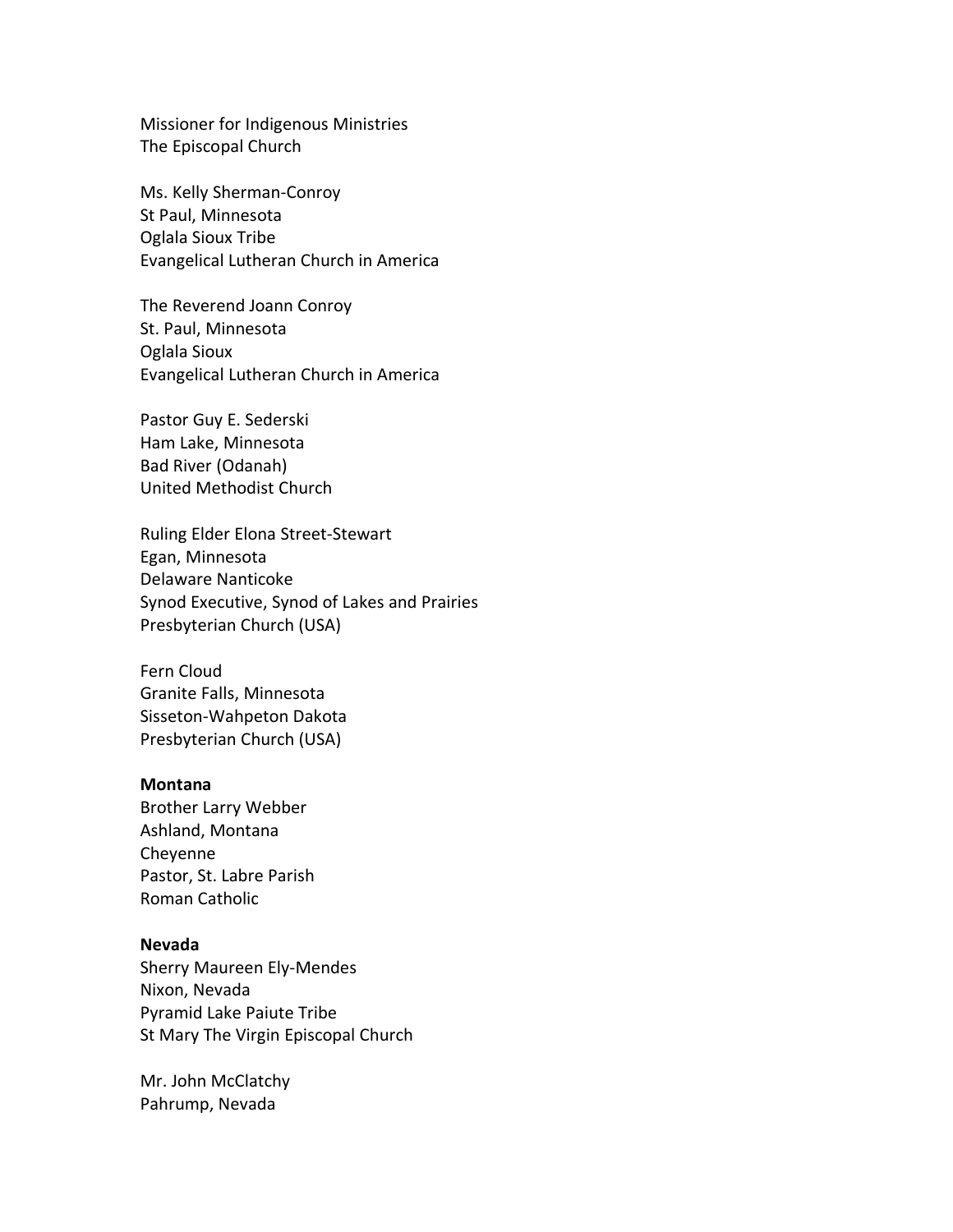Cherokee Postulant, St. Martin's in the Desert The Episcopal Church

Jacqueline Davis-Cawelti Nixon, Nevada Pyramid Lake Paiute Tribe Saint Mary the Virgin Episcopal Church

Mrs. Dorothy Ely Nixon, Nevada Pyramid lake Paiute Tribe Treasurer, St. Mary's Episcopal Church

Mr. Edward Ely Jr. Nixon, Nevada Winnebago Tribe Elder St. Mary's Episcopal Church

Ms. Fannie Olivia Ely Winnemucca, Nevada Pyramid Lake Paiute Tribe St. Mary's Episcopal Church

Mr. Ruben Joseph Ely Sparks, Nevada Pyramid Lake Paiute Tribe St. Mary's Episcopal Church

Mr. Rutilio Sterling Lara Sparks, Nevada Pyramid Lake Paiute National Guard St. Mary's Episcopal Church

#### **New Jersey**

Ms. Cynthia Ann Kent Bellville, New Jersey Southern Ute United Methodist Church

#### **New Mexico**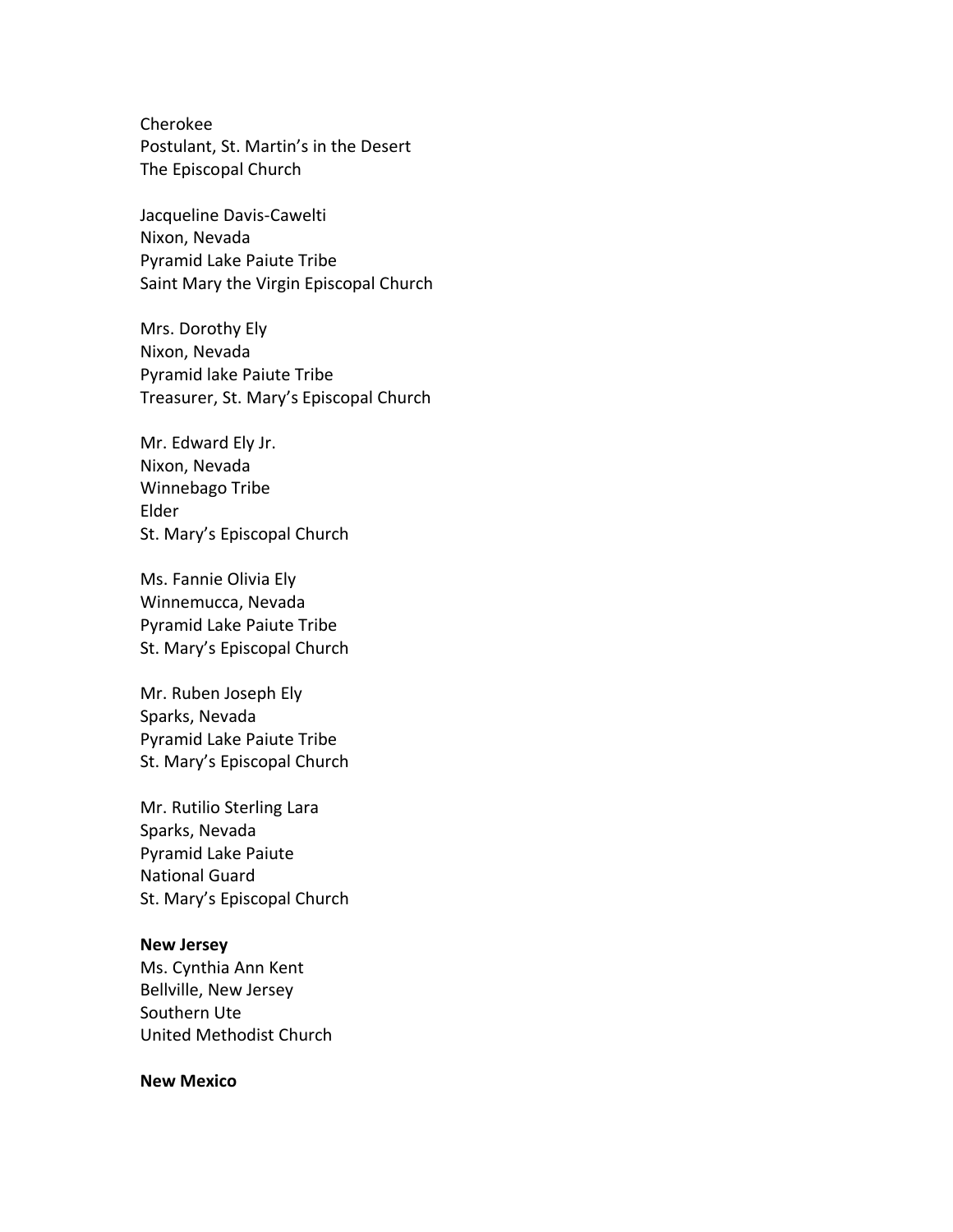Mrs. Carla Dean Honeyestewa Albuquerque, New Mexico Sac and Fox Nation Christian

Ms. Darlene Silversmith Crownpoint, New Mexico Navajo Elder Crownpoint Christian Reformed Church

Mr. Jordyn Monahan Albuquerque, NM Choctaw La Mesa Presbyterian Presbyterian Church (USA)

Brandyn Monahan Albuquerque, NM Choctaw/Maricopa La Mesa Presbyterian

Carolyn James Albuquerque, NM Ojibwe Holy Rosary Catholic

Ms. Brandi Weare New Laguna, NM Mohave/Laguna Christian

#### **New York**

Ms. Virginia Fifield Rochester, New York Mohawk Sisters of Mercy Roman Catholic

# **North Dakota**

Ms. Prairie Rose Seminole New Town, North Dakota Three Affiliated Tribes, Northern Cheyenne Evangelical Lutheran Church in America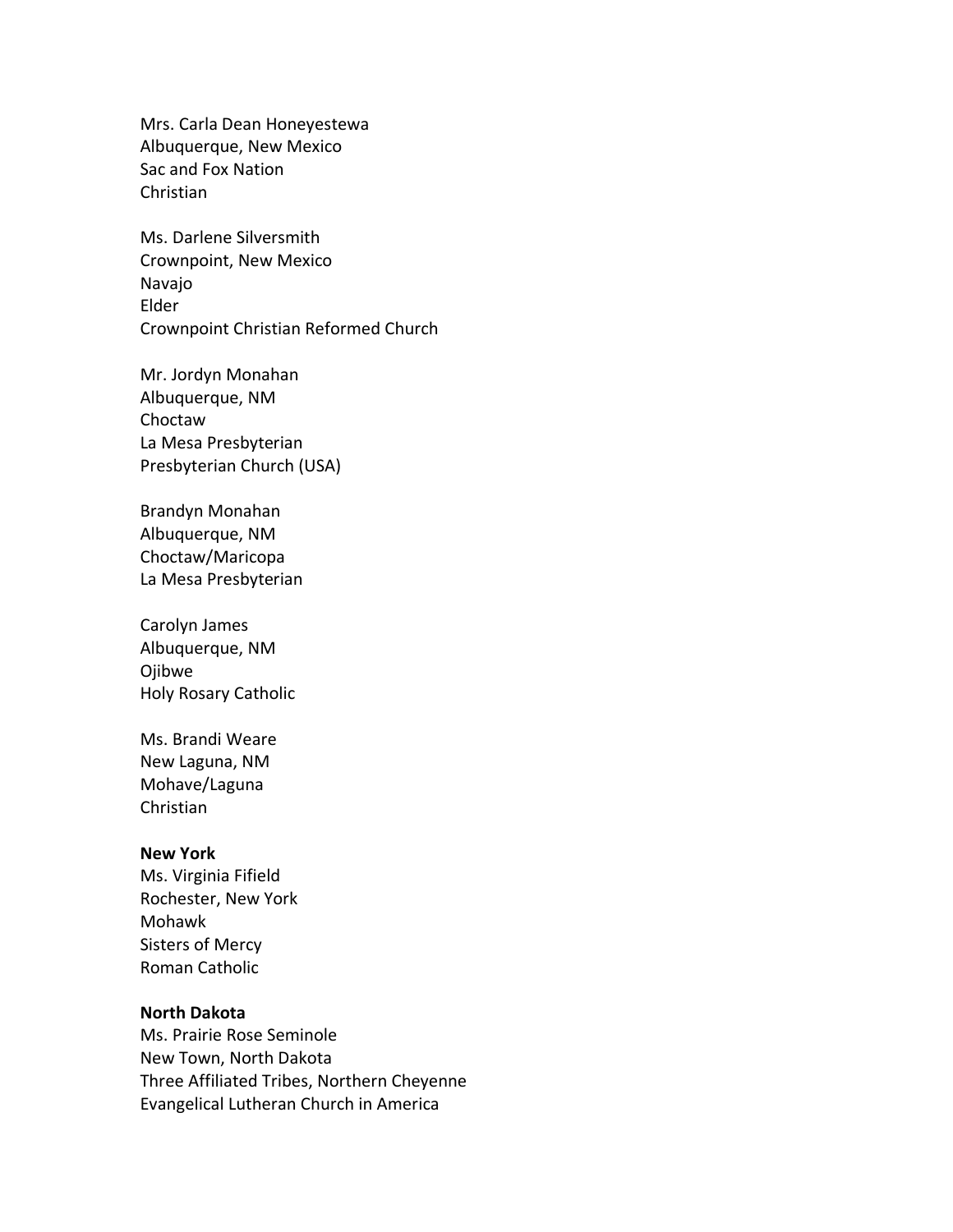Reverend Larry Thiele Tokio, North Dakota Sisseton Wahpeton Oyate Pastor, Dacotah Oyate Lutheran Church Evangelical Lutheran Church in America

Ms. Ardis Shaw (Four Bears) Fort Totten North Dakota Spirit Lake Tribe Clerk/Treasurer, St. Thomas Episcopal Church

Mrs. Darla Thiele Tokio, North Dakota Spirit Lake Tribe Sunka Wakan Ah Ku Program Dacotah O Yate Lutheran Church

## **Oklahoma**

Chief Kay Rhoads Principal Chief Stroud, Oklahoma Sac and Fox Nation Christian

Miss Dorothy L. Logan McAlester, Oklahoma Choctaw Non-Denominational Christian

Ms. Jerri Harjo Chandler, Oklahoma Sac and Fox Nation First Christian Church

Jeffrey Myers Fairview, Oklahoma Sac and Fox Nation Assembly of God

Miss Reava Shelton Silver City, Oklahoma Sac and Fox Nation Non-Denominational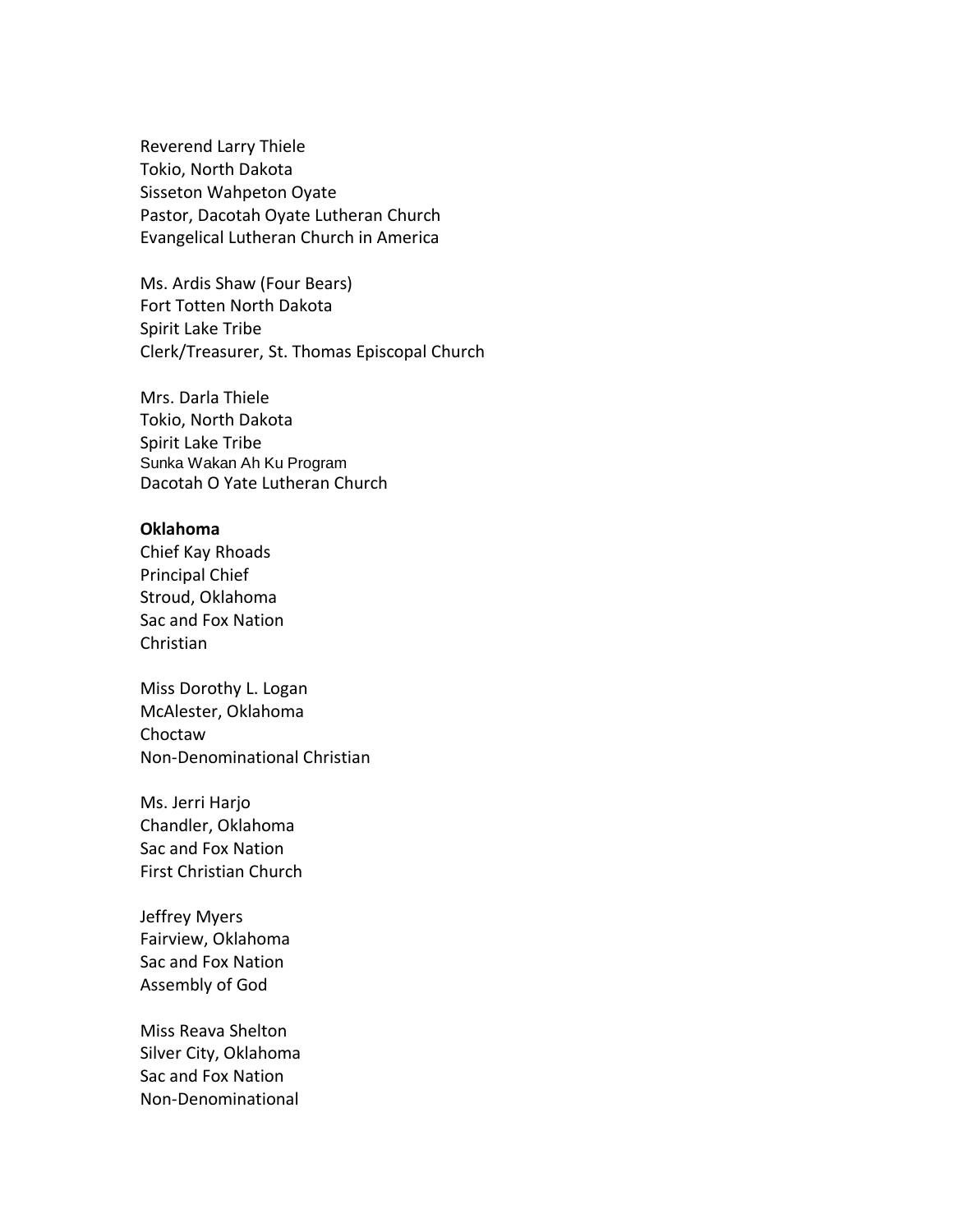Mr. Daniel Shelton Bristow, Oklahoma Sac and Fox Nation Christian

Anita Phillips Park Hill, Oklahoma Cherokee Director, United Methodist Native American Comprehensive Plan United Methodist Church

Jeannie Riley Shawnee, Oklahoma Sac and Fox Nation Pentecostal

Richard Potts Sr. Porum, Oklahoma Cherokee Non-Denominational

Dee Manatowa Silver City, Oklahoma Sac and Fox Nation God's Shining Light Church, Non-Denominational

Sasha Hobbs Tulsa, Oklahoma Cherokee Gods Shining Light Church, Non-Denominational

Laura Heinz Choteau, Oklahoma Cherokee Christian

Alexandria Oxford Tulsa, Oklahoma Cherokee Christian

Ms. Faith Jessie Broken Bow, Oklahoma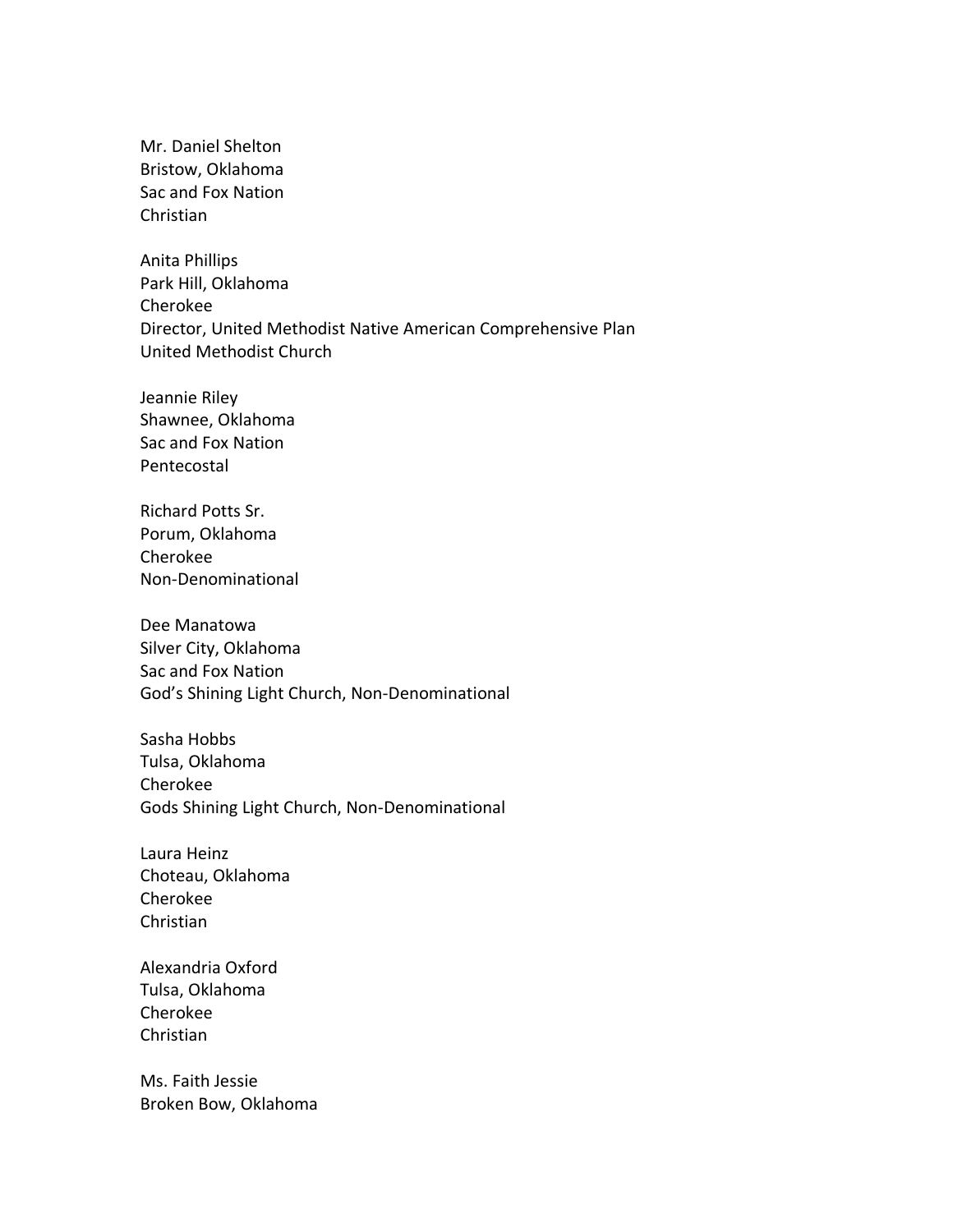Choctaw Christian

Reverend Delana McNac Tulsa, Oklahoma Cherokee Oklahoma Indian Missionary Conference, United Methodist Church

Rachel Potts Porum, Oklahoma Cherokee Christian

Katrina Exindine Tulsa, Oklahoma Sac and Fox Christian

Ramone Amadore Tulsa, Oklahoma Sac and Fox Christian

Amada Amadore Tulsa, Oklahoma Sac and Fox Christian

Russell G Shelton Bristow, Oklahoma Creek Christian

Rev. Dr. Bill Blue Eagle McCutchen Pryor, Oklahoma Chickasaw Blue Eagle Wellbriety Ministry Christian Church (Disciples of Christ)

Dr. Kat Shahan Tahlequah, Oklahoma Shawnee Methodist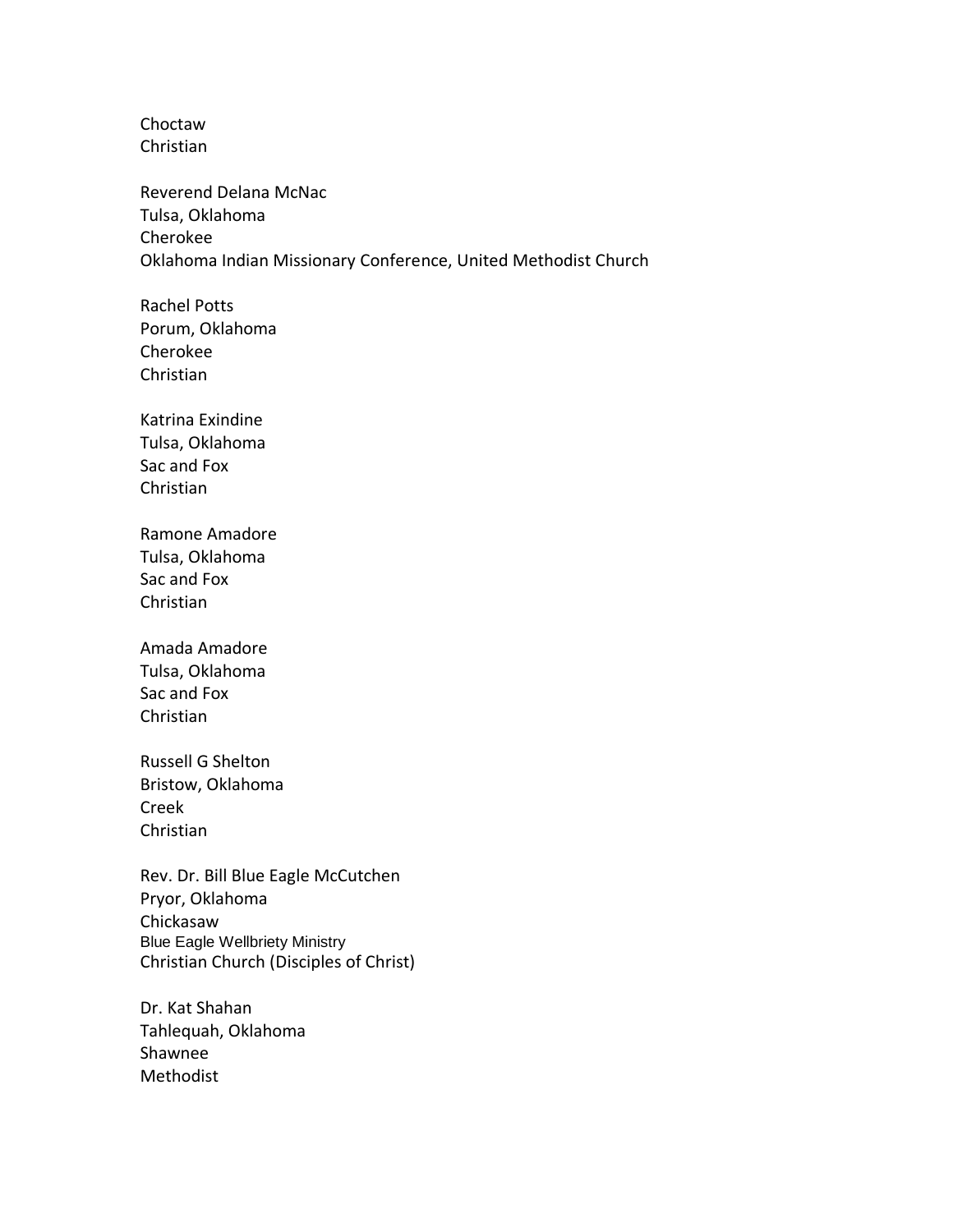Timothy Lawson Haskell, Oklahoma Cherokee U.M.M.A, United Methodist Church

Miss Tess Oxford Tulsa, Oklahoma Cherokee Non-Denominational

Miss Casandra Cherry Enid, Oklahoma Sac and Fox Christian

Bill Lawmaster Tulsa, Oklahoma Cherokee Christian

Ms. Stephanie Walker Norman, Oklahoma Sauk & Fox, Creek, Absentee Shawnee, Kickapoo, Citizen Band Potawatomi Evangelical

Miss Stephanie Walker Tulsa, Oklahoma Sac and Fox Christian

Mary McCormick Office of Secretary Stroud, Oklahoma Sac and Fox Nation First Baptist Church

Mr. Ron Larson Tulsa, OK Cherokee Christian

Vanessa Brown Cushing, OK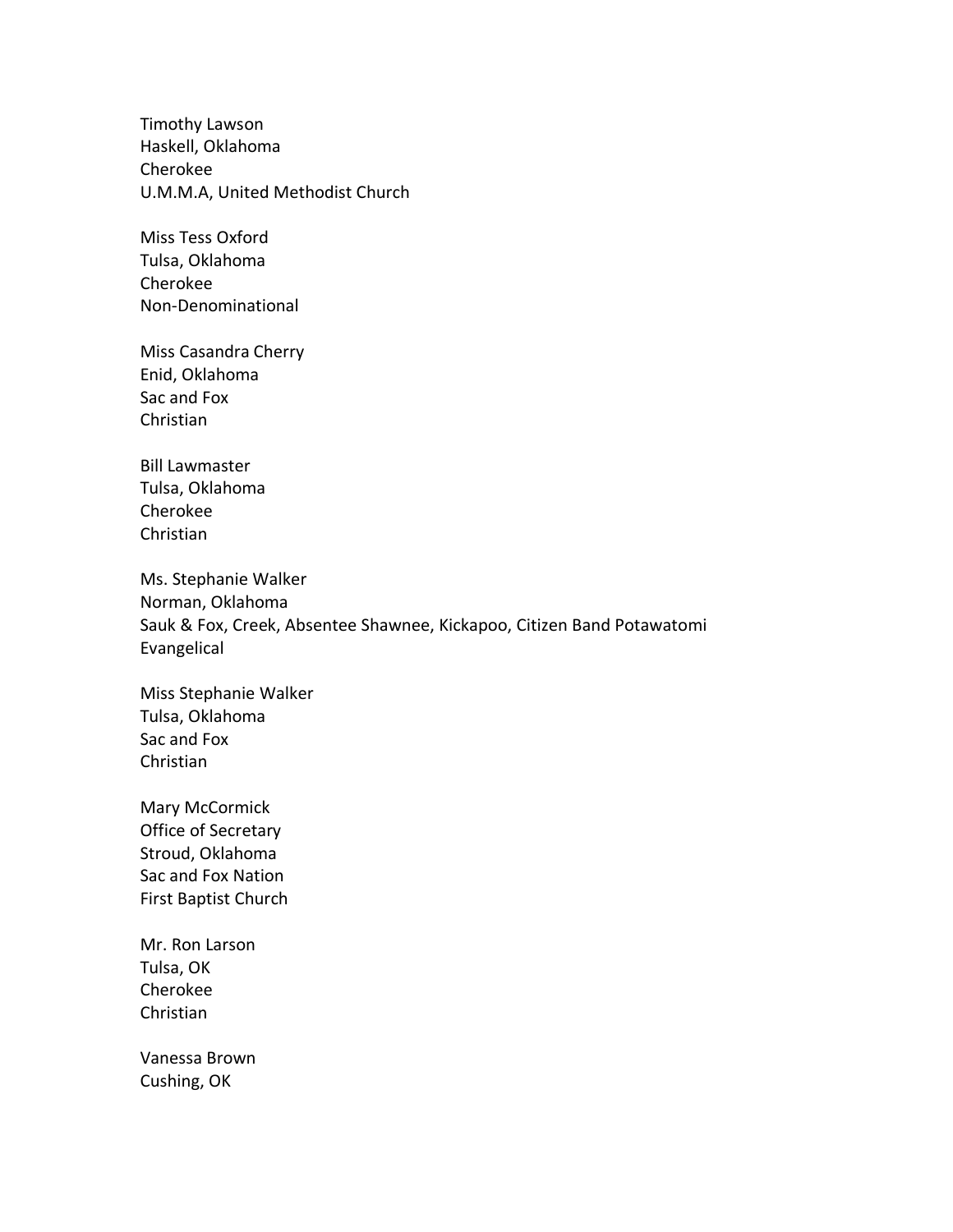Sac and Fox Nation Christian

Leslie Homan-Pon Tulsa, OK Ponca, Arapaho-Cheyenne Christian

Janis McKinney Watson, OK Choctaw Nation Okay Achukma Presbyterian Church

Mr. Lyndon Karl McKinney Watson, OK Choctaw Okay Achukma Presbyterian Presbyterian Church (USA)

Anthony Monahan Eagletown, OK Choctaw Mountain Fork Presbyterian Church

## **Pennsylvania**

Sr. Moira Frawley Bethlehem, Pennsylvania Nez Perce and Cheyenne Catholic

Dottie Seitz Harrisburg, Pennsylvania Southern Cheyenne Harrisburg First Church of the Brethren

# **South Dakota**

Ms. Rogene Crawford Flandreau, South Dakota Dakota Presbyterian Church (USA)

**Texas**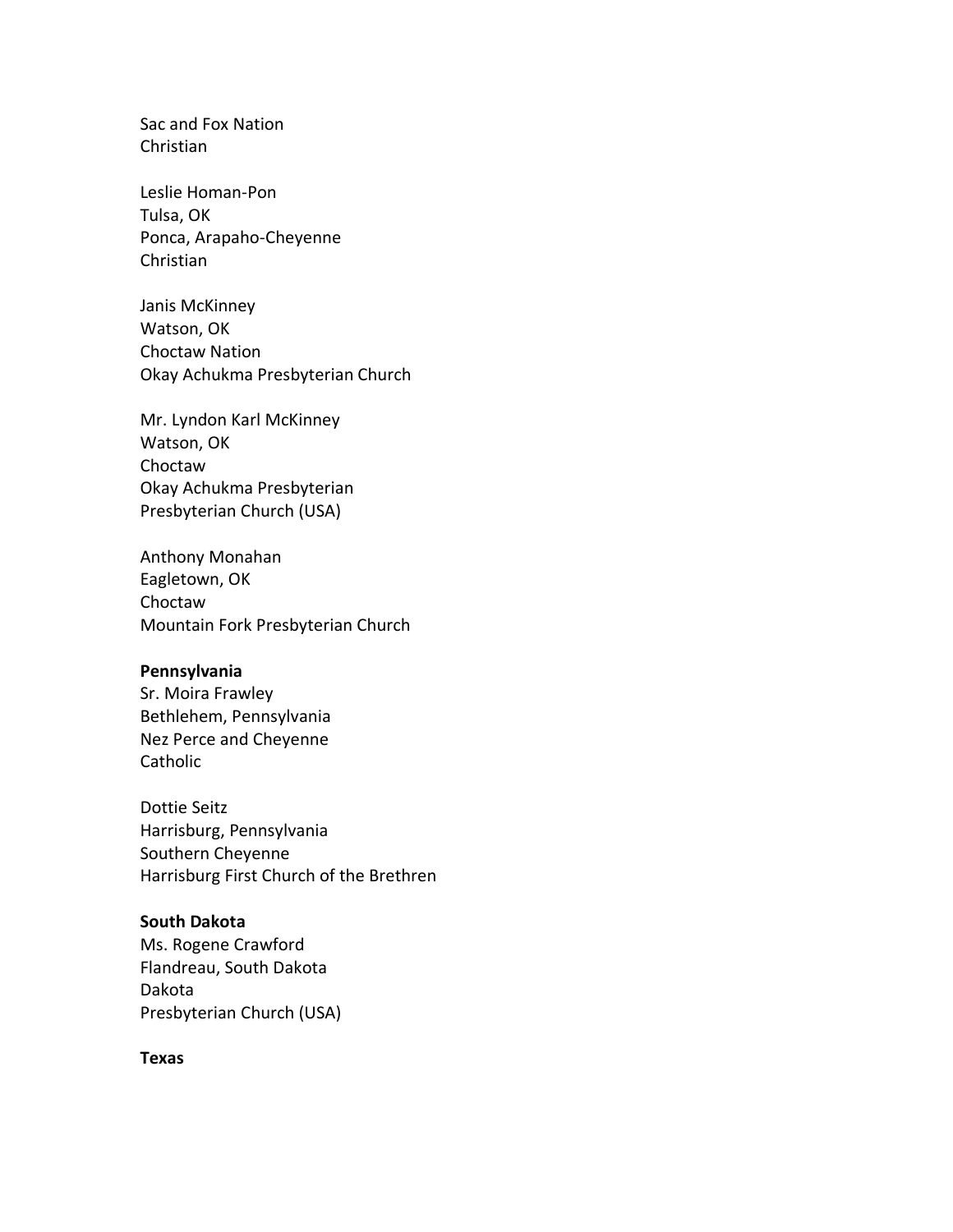Reverend Buddy Monahan Odessa, Texas Choctaw Westminster Presbyterian Church Presbyterian Church (USA)

Ms. Sara Smith Odessa, Texas Mexica Westminster Presbyterian Church Presbyterian Church (USA)

Mr. Zac Williams Livingston, Texas Alabama Choushatta Deacon, Indian Presbyterian Church Presbyterian Church (USA)

Ms. Debra L. Battiae-Kleinman Livingston, Texas Alabama Presbyterian Church (USA)

Krista Langley Livingston, Texas Alabama-Coushatta Presbyterian Church (USA)

## **Virginia**

Jason Chavez Christiansburg, Virginia Tohono O'odham Board Member, Presbyterian Mission Agency Presbyterian Church (USA)

# **Washington**

Reverend Irvin Porter Puyallup, Washington Pima, T'hono O'odham Nez Perce Associate, Native American Intercultural Congregational Support Presbyterian Church (USA)

Carmen Lansdowne Ferndale, Washington